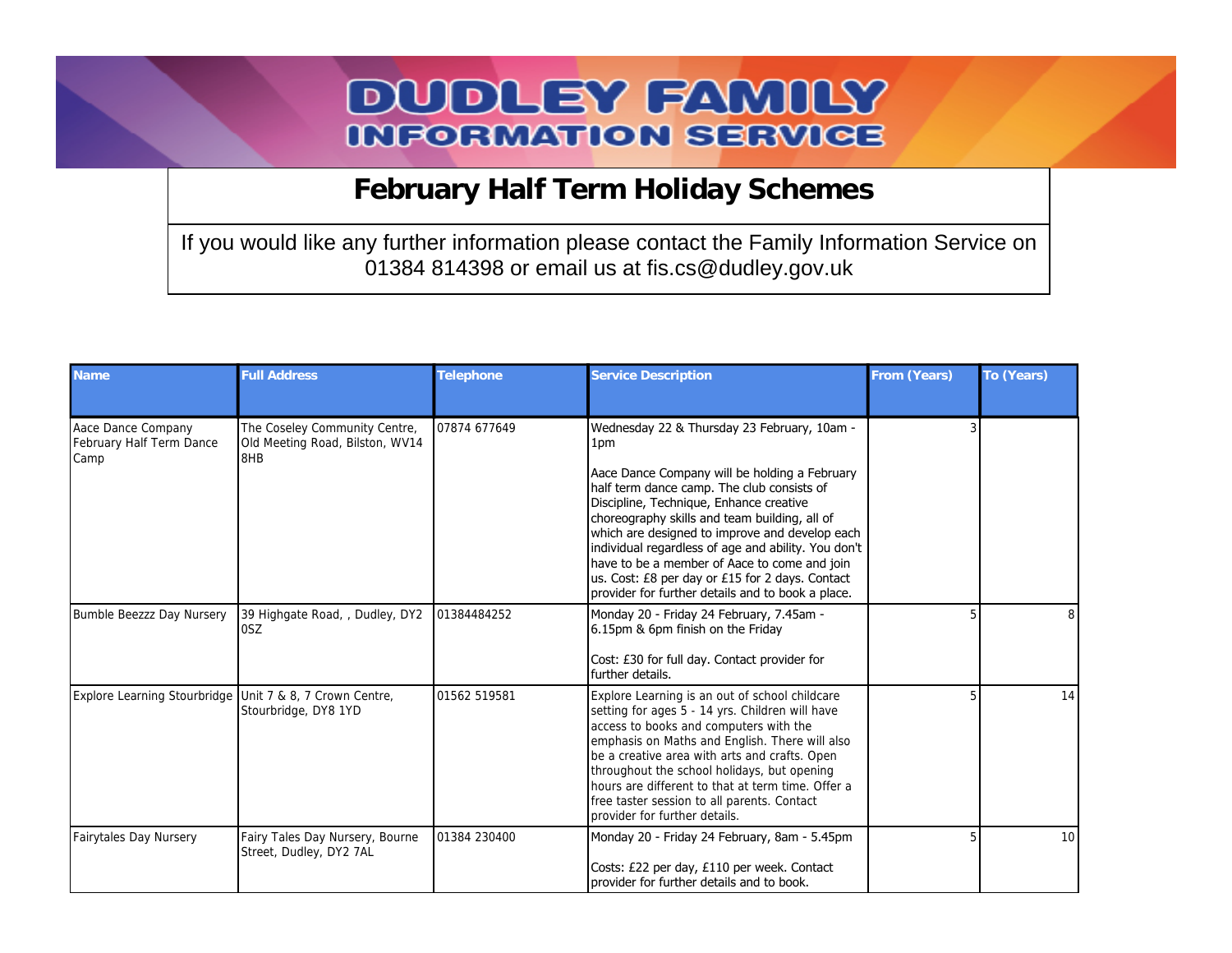| Name                                                               | <b>Full Address</b>                                                             | Telephone                    | <b>Service Description</b>                                                                                                                                                                                                                                                                                                                                                                                                                                       | From (Years) | To (Years) |
|--------------------------------------------------------------------|---------------------------------------------------------------------------------|------------------------------|------------------------------------------------------------------------------------------------------------------------------------------------------------------------------------------------------------------------------------------------------------------------------------------------------------------------------------------------------------------------------------------------------------------------------------------------------------------|--------------|------------|
| Glynne G.O.S.H Holiday<br>Scheme                                   | Glynne Primary School, Cot Lane,<br>Kingswinford, DY6 9TH                       | 07548 992870                 | Monday 20 - Friday 24 February, 8am - 6pm<br>Half day sessions also available from 8am - 1pm<br>or 1pm - 6pm. Costs: £10 per session or £18 for<br>full day. 10% discount applied when siblings are<br>booked in on same session. If you require further<br>information, please come in and see Carley or<br>call 07548 992870.                                                                                                                                  | 5            | 11         |
| Howley Grange Kindergarten                                         | Howley Grange Kindergarden,<br>Howley Grange Road, Halesowen,<br><b>B62 OHS</b> | 01214231572                  | Monday 20 - Friday 24 February, 7.30am - 6pm<br>Cost: £18 for full day or £10 from 9am - 3pm.<br>Contact for further details.                                                                                                                                                                                                                                                                                                                                    |              | 11         |
| Little Bears Nursery                                               | Highgate Road,, Dudley, DY2<br>0SN                                              | 01384 818245                 | Monday 20 - Friday 24 February, 8am - 6pm.<br>Costs: Under 2's £40 per day, £23 for 5 hr<br>session: Over 2's £35 per day £20 for 5 hr<br>session. Contact provider for further details and<br>to book.                                                                                                                                                                                                                                                          | $\Omega$     | 8          |
| Lutley Acorns Holiday Club                                         | Lutley Community Centre,<br>Brookwillow Road, Halesowen,<br><b>B63 1BU</b>      | 07799963952 /<br>07775855740 | Monday 20 - Friday 24 February, 8am - 5.50pm<br>Cost: £95 per week, £20 per day, £16 per day for<br>siblings or £14 per half day. Contact provider for<br>further details and to book.                                                                                                                                                                                                                                                                           |              | 12         |
| Midland Futsal Academy -<br>February Half Term Soccer<br>School    | Bishop Milner Catholic College,<br>Burton Road, Dudley, DY1 3BY                 | 07790 638430                 | Monday 20 - Thursday 23 February, 10am - 1pm<br>Midland Futsal Academy shall be running a<br>football course for boys and girls aged 5 years<br>upwards this February Half Term at Bishop Milner<br>School, Dudley at a cost of £30 per child. For<br>more information or to reserve a place please<br>contact Head Coach Richard Newell on 07790<br>638430, r.newell@midlandfutsal.co.uk, Facebook<br>Messenger or via our website:<br>www.midlandfutsal.co.uk. |              | 99         |
| Mischief & Giggles Ltd. T/a<br>Twinkle Toes Private Day<br>Nursery | 44 New Road, , Stourbridge, DY8<br>1PA                                          | 01384 393769                 | Monday 20 - Friday 24 February, 8am - 6pm<br>Cost: £22 per day. Contact provider for further<br>details or to book a place.                                                                                                                                                                                                                                                                                                                                      |              | 12         |
| Next Level Dance Academy<br>February Half Term Dance<br>Camp       | Manor House, Manor Lane, ,<br>Halesowen, B62 8PU                                | 07771 415223                 | Tuesday 21 - Thursday 23 February, 10am - 3pm<br>Come and experience our fun, exciting and<br>friendly dance camps! Where your child will learn<br>dance routines, musical theatre pieces and get<br>creative with arts and crafts. Book sooner rather<br>than later to avoid disappointment. Costs: £15<br>per day or £45 for the week. For more<br>information email us at nextleveldance@sky.com                                                              |              | 16         |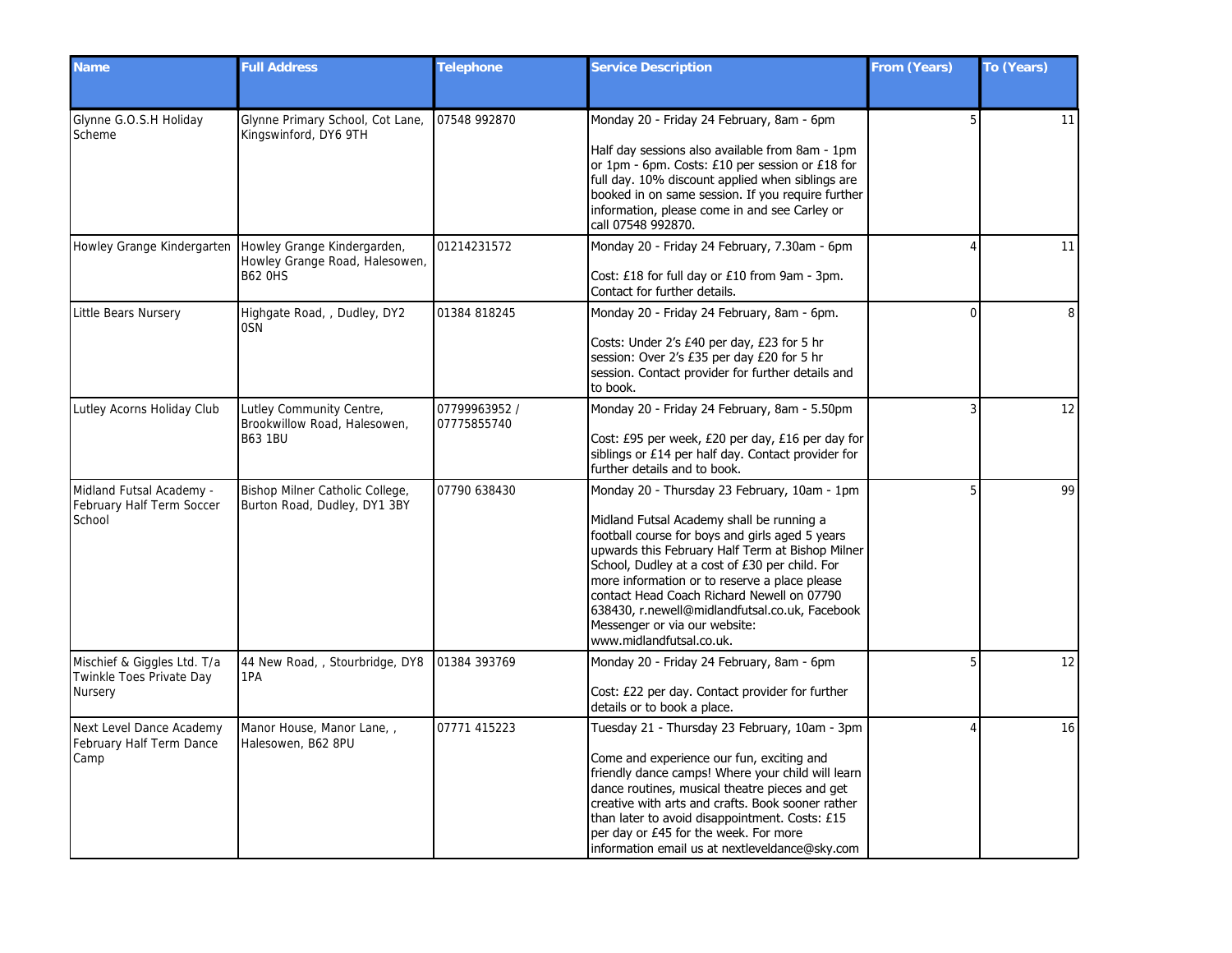| Name                                             | <b>Full Address</b>                                                                   | Telephone    | <b>Service Description</b>                                                                                                                                                                                                                                                                                                                                                                                                                                                                                                                                                                                                                                                                                                                                                                                                                                                                                                                                                                                                                                                                                                                                       | From (Years) | To (Years) |
|--------------------------------------------------|---------------------------------------------------------------------------------------|--------------|------------------------------------------------------------------------------------------------------------------------------------------------------------------------------------------------------------------------------------------------------------------------------------------------------------------------------------------------------------------------------------------------------------------------------------------------------------------------------------------------------------------------------------------------------------------------------------------------------------------------------------------------------------------------------------------------------------------------------------------------------------------------------------------------------------------------------------------------------------------------------------------------------------------------------------------------------------------------------------------------------------------------------------------------------------------------------------------------------------------------------------------------------------------|--------------|------------|
| Play Box Nursery                                 | Unit 10, Building 53A, Third<br>Avenue, The Pensnett Estate,<br>Kingswinford, DY6 7XG | 01384 835535 | Monday 20 - Friday 24 February, 7am - 6pm<br>Cost: £3.50 per hour. Contact provider for further<br>details.                                                                                                                                                                                                                                                                                                                                                                                                                                                                                                                                                                                                                                                                                                                                                                                                                                                                                                                                                                                                                                                      |              | 12         |
| Poppyfields Kindergarten                         | Crestwood Park Primary School,<br>Lapwood Avenue, Kingswinford,<br>DY6 8RP            | 01384 812526 | Monday 20 - Friday 24 February, 7.30am - 6pm<br>Cost: £85 per week, £17 from 8.30am - 5.30pm,<br>£9 for half day. Additional costs apply for 7.30am<br>start and after 5.30pm finish. Contact provider<br>for further details and to book a place.                                                                                                                                                                                                                                                                                                                                                                                                                                                                                                                                                                                                                                                                                                                                                                                                                                                                                                               |              | 11         |
| Premier Sports Holiday Club<br>Multi Sports Camp | Foxyards Primary School,<br>Foxyards Road, Tipton, DY4 8BH                            | 01953 499040 | Monday 20 - Friday 24 February, 8am - 4.30pm<br>Everyone is invited to join the fun at Premier<br>Sport Holiday! Inspire to Engage is Premier<br>Sport's brand new holiday course initiative. Your<br>children will keep busy and active with a huge<br>variety of activities and sports for them to enjoy<br>during the school holiday. The fun environment<br>on our holiday courses means they mix with<br>loads of children of their own age, get active and<br>most importantly have fun. The programme is<br>accessible across all age groups and abilities. It<br>ensures your children have fun with friends, at<br>the same time learning the importance of living a<br>healthy and active lifestyle. The programme<br>helps your child improve their communication<br>skills, build their self-confidence and develop<br>valuable social skills. It's a fantastic, healthy, way<br>for them to get out of the house. They love being<br>active and of course it's cool being with friends.<br>Costs: £20 per session from 8am - 4.30pm &<br>£16.50 per session from 9am - 3.30pm. Contact<br>provider to book your place or for further<br>information |              | 12         |
| Pure Sport Uk February Half<br>Term Sports Camp  | Oldswinford C Of E Primary<br>School, Field Lane, Stourbridge,<br><b>DY8 2JQ</b>      | 07811 345519 | Tuesday 21 - Thursday 23 February, 9am - 3pm<br>February Half Term Sports Camp at Oldswinford<br>Primary School for children aged 3-14 years.<br>Sports include football, cricket, dodgeball and<br>much more. Contact provider to book your place.                                                                                                                                                                                                                                                                                                                                                                                                                                                                                                                                                                                                                                                                                                                                                                                                                                                                                                              |              | 14         |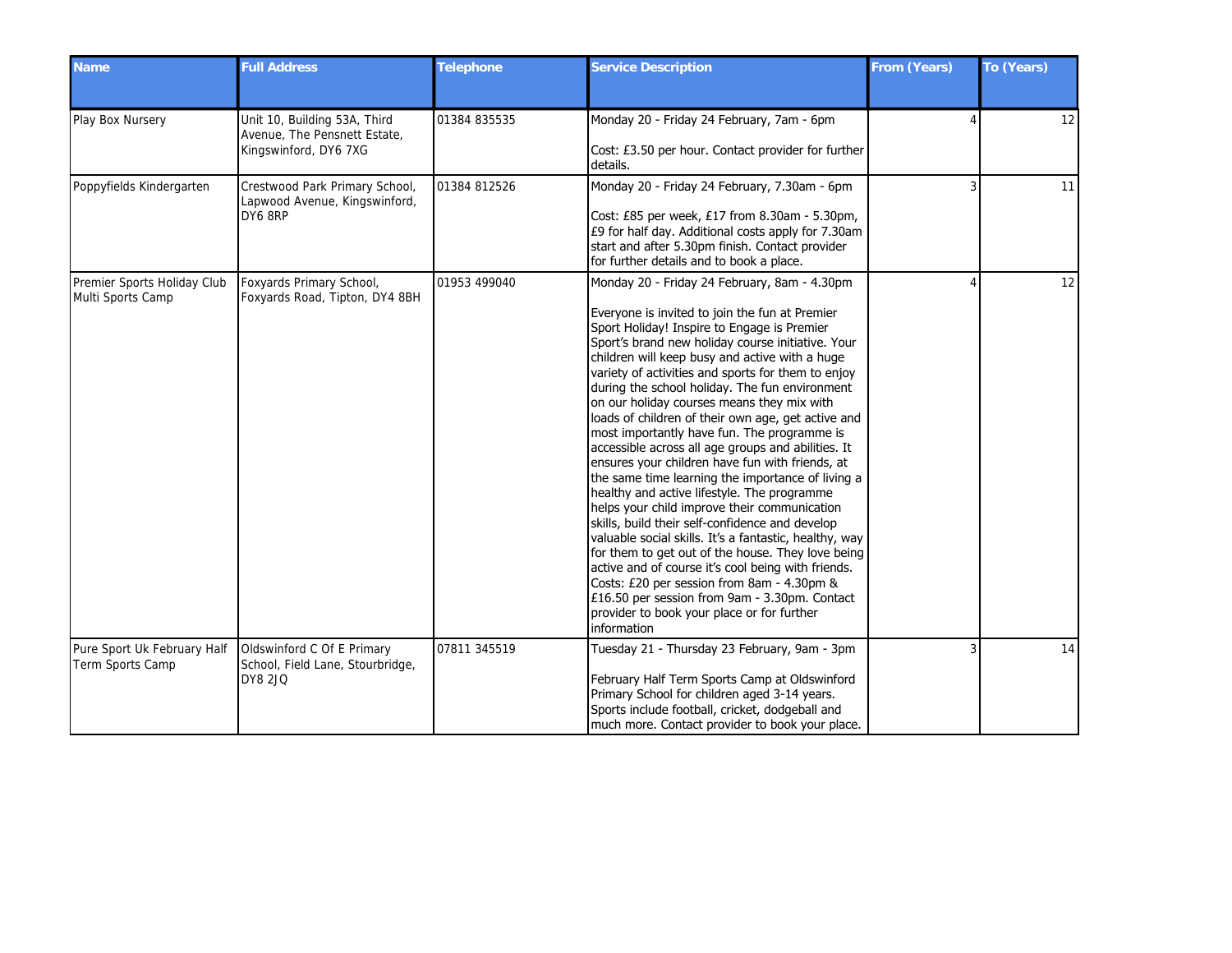| <b>Name</b>                                                            | <b>Full Address</b>                                                      | Telephone     | <b>Service Description</b>                                                                                                                                                                                                                                                                                                                                                                                                                                                                                                                                                                                                                                                 | From (Years) | To (Years)     |
|------------------------------------------------------------------------|--------------------------------------------------------------------------|---------------|----------------------------------------------------------------------------------------------------------------------------------------------------------------------------------------------------------------------------------------------------------------------------------------------------------------------------------------------------------------------------------------------------------------------------------------------------------------------------------------------------------------------------------------------------------------------------------------------------------------------------------------------------------------------------|--------------|----------------|
| Rb Sports February Half<br>Term Holiday Multi Sports<br>Camps          | Tenterfields Primary School,<br>Tenterfields, Halesowen, B63 3LH         | 0121 695 1394 | Monday 20 - Friday 24 February, 9am - 3pm,<br>9am - 12pm or 12pm - 3pm<br>Action packed fun half term Multi-skills, activities<br>include: fencing, archery, dodgeball, football,<br>basketball, kwik cricket, gymnastics and much<br>more. If pre-booked £16 per full day, £10 half<br>day, £70 full week. If you wish to pay on the day,<br>£18 full day, £80 full week, £12 half day, £50 half<br>day week. If you book before Wednesday 15<br>February you can book a full week for £60. Pre-<br>pay prices expire on 17 February. You must<br>provide your own food and drinks and wear<br>suitable clothing. Contact RB Sport to book or for<br>further information. |              | 11             |
| Rhymes Nursery (Dudley)                                                | Fulbrook Road, , Dudley, DY1 2BG 01384 458051                            |               | Monday 20 - Friday 24 February, 8.30am -<br>5.30pm<br>Cost: £18 for full day, £13 from 9am - 3pm, £10<br>from 8.30am - 1pm or 1pm - 5.30pm. Contact<br>provider for further information and to book.                                                                                                                                                                                                                                                                                                                                                                                                                                                                       |              | $\overline{7}$ |
| Sedgley Kids Club @ St<br>Chads                                        | St. Chads Catholic Primary School,<br>Catholic Lane, Dudley, DY3 3UE     | 01384815645   | Monday 20 - Friday 24 February, 8am - 6pm<br>Cost: £18 for full day, £85 for the week. Contact<br>provider for further details.                                                                                                                                                                                                                                                                                                                                                                                                                                                                                                                                            |              | 11             |
| Sporting Stars Coaching<br>Dance Academy                               | Lutley Primary School,<br>Brookwillow Road, Halesowen,<br><b>B63 1BU</b> | 01384 380753  | Monday 20 - Friday 24 February, 9am - 4pm<br>Sporting Stars Coaching Dance Academy is<br>suitable for children aged 6+. Activities include:<br>Modern Dance, Street Dance, Cheerleading, Arts<br>& Crafts and Group production / performance.<br>Costs: £15 per day or £60 for the week. Contact<br>provider for further information and to book your<br>place.                                                                                                                                                                                                                                                                                                            |              | 11             |
| Sporting Stars Coaching Multi Lutley Primary School,<br>Sports Academy | Brookwillow Road, Halesowen,<br><b>B63 1BU</b>                           | 01384 380753  | Monday 20 - Friday 24 February, 9am - 4pm<br>Sporting Stars Coaching Multi Sports Academy is<br>suitable for children aged 6+. Activities include:<br>Football, Cricket, Dodgeball, Tag Rugby,<br>Handball, Tag Games, Wheelchair Basketball plus<br>many more. Costs: £15 per day or £60 for the<br>week. Contact provider for further information<br>and to book your place.                                                                                                                                                                                                                                                                                             |              | 11             |